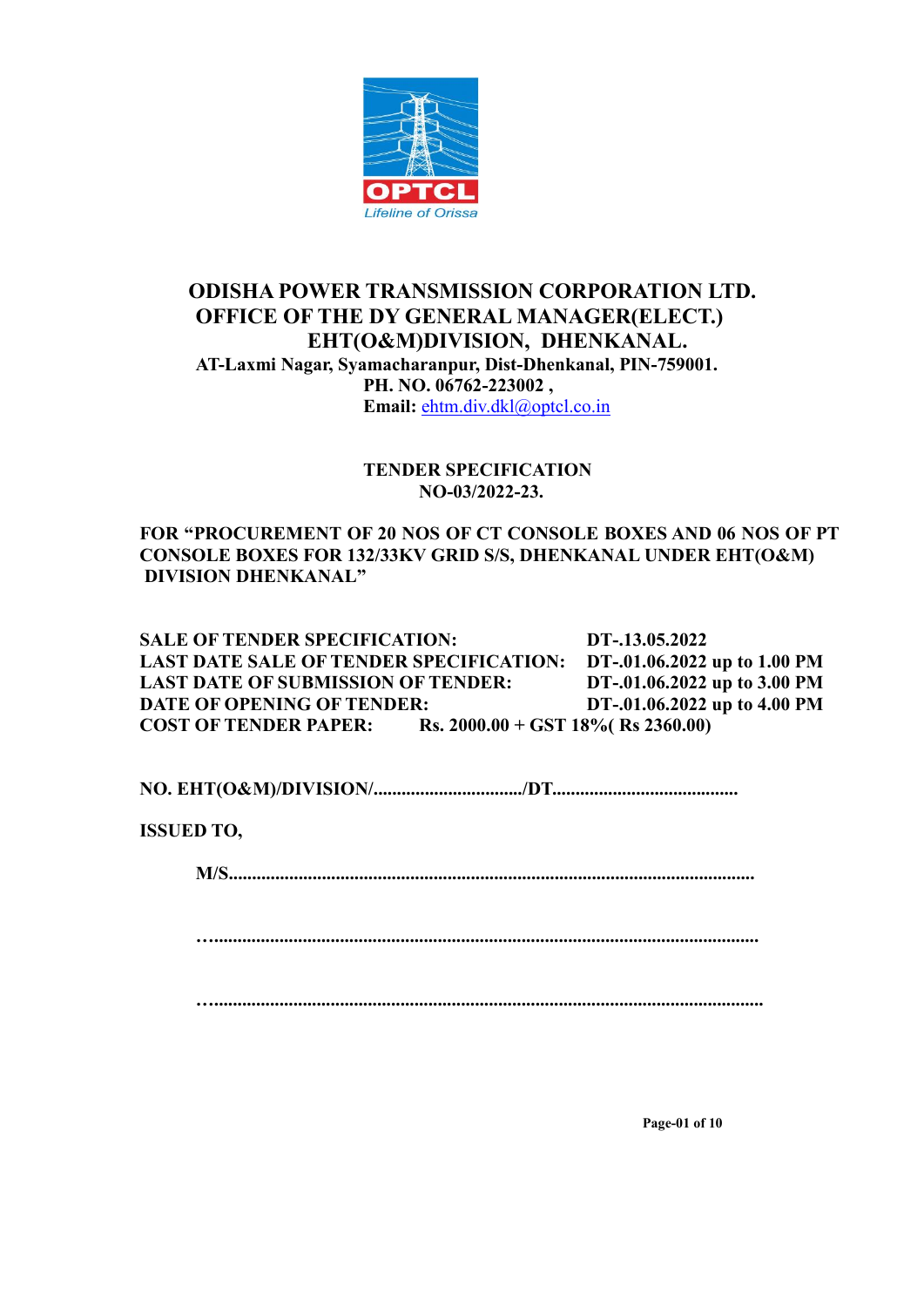## **CONTENTS**

- 
- 
- 
- 4. ANNEXURE-1 Schedule of Price
- 
- 
- 
- 
- 8. DATE & TIME OF OPENING From **dt.01.06.2022 at 4.00 P.M.**
- 

1. SECTION-I Instruction to Bidders.

2. SECTION-II General Terms & Condition of contract.

3. SECTION-III Technical Specification of the materials.

5. ANNEXURE-11 Detail Data Sheet to be furnished by the Tenderers

5. Price of tender Rs. **2000 /-+ GST 18% = 2360 /-** Document (Rupees two thousand three hundred sixty) only

6. COMMENCEMENT OF SALE From **dt.13.05.2022 to dt.01.06.2022** OF TENDER PAPER. AT EHT (O&M) Division, Dhenkanal. (During office hours)

7. LAST DATE & TIME OF From **dt.01.06.2022 (Up to 3.00 P.M.)** RECEIPT OF TENDER PAPER. AT EHT (O&M) Division, Dhenkanal.

OF TENDER AT EHT (O&M) Division, Dhenkanal.

9. Tender posted by the registered Odisha Power Transmission Corporation Ltd. post to should be reached at  $O/O$  The Dy. General Manager, Laxmi nagar, Syamacharanpur, Dhenkanal PIN-759001.

**Page-02 of 10**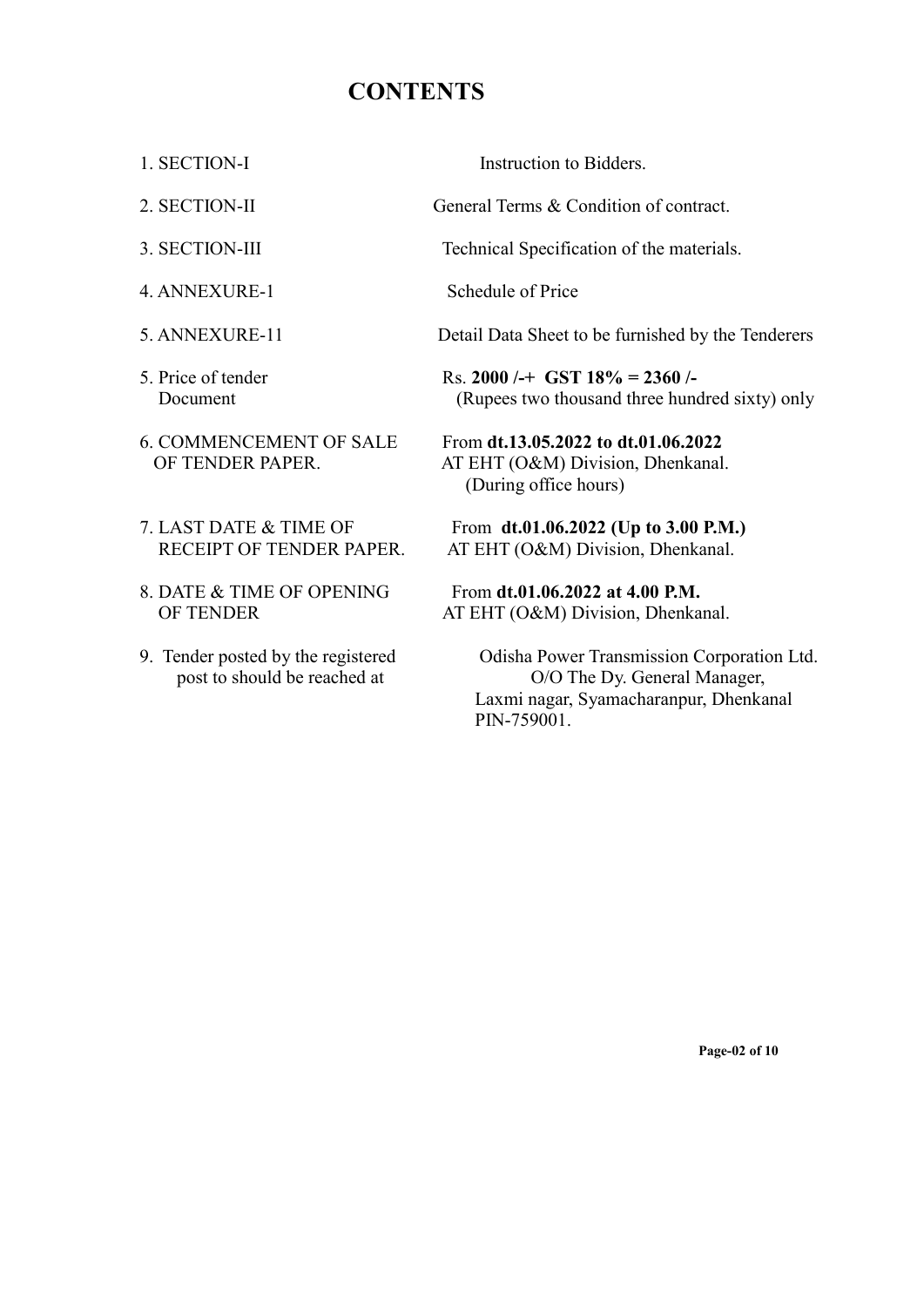## **SECTION-1**

#### **INSTRUCTION TO BIDDERS -**

#### **The Bidders must read in detail the "Instruction to Bidders" and "General terms and conditions" before filling the tender documents.**

#### **1. TENDERS:**

- A) Bidders must submit their bids with original signature. Only those who have purchased the Tender specification from this office can submit their Tender & tenders submitted by other mean will be rejected.
- B) Tender must be submitted with other documents in duly sealed cover subscribed as tender against **"Tender call Notice No. & Date of opening of Tender on the body of the sealed envelope"** on or before 01.06.22 for opening and addressed to the **Dy. General Manager, EHT (O & M) Division, Laxmi Nagar, Syamacharanpur, OPTCL, Dhenkanal.**
- C) Tender shall be submitted either in person or by registered post. Any other means of delivery shall not be accepted. Detailed postal address with PIN No,must be mentioned in the application requesting for tender document and on the tender bid. The tender submitted to any responsible officer after due date and time will not be considered. The authority is not responsible for receipt of tender after due date due to postal delay or any other reasons. The tender should be posted by the registered post to reach at **Odisha Power Transmission Corporation Ltd., Office of the Dy. General Manager, EHT (O & M) Division, Laxmi Nagar, Syamacharanpur, Dhenkanal, Dist- Dhenkanal (Odisha), Pin Code- 759001.**
- D) The bidder has to deposit EMD @ 1% of quoted value in shape of cash / bank draft drawn in favour of Dy. General Manager, EHT (O & M) Division, Dhenkanal. The EMD of successful tenderers will be refunded after deposit of security-cum-performance deposit. The EMD of all unsuccessful tenderers shall be refunded on written request after finalization of tender. No interest shall be paid on EMD. No adjustment towards EMD shall be permitted against outstanding amount, if any, remained with the OPTCL.

#### **2. FORFEITURE OF EMD**:

- A) In the event the successful tenderer fails to supply the materials as per the technical specification the EMD so deposited shall be forfeited.
- B) Any deviation from the terms and conditions of the contract the EMD so deposited shall be forfeited without any notice.

## **3. INFORMATION ON COMPETITORS**:

Bidders have right to know information on competitors only at the time of opening of the bids. No further information on competitors shall be provided at any other point / stage of the tender without prejudice to Right to Information Act – 2005.

#### **4. OPENING OF TENDERS**:

- A) Copy of **PAN Card & GST Registration Certificate** must be enclosed with the tender bids.
- B) Bidders themselves or their authorized representatives limited to one person only (possessing authorization letter in original) shall be allowed to attend opening event of the tenders.
- **5.** The purchaser may alter the quantities of materials at the time of placing orders. Orders may also be split up among more than one tenderer if necessary. **The purchaser reserves the right to reject the lowest or any other Tender or all tenders without assigning any reason what so ever.**
- **6.** Tender should be prepared clearly and without any overwriting and corrections. Erasures and other changes shall bear the dated initial of the person signing the Tender.
- **7.** In the event of discrepancy or arithmetical error in the schedule of price, the decision of the purchaser shall be final and binding on the tenderer. For evaluation, the price mentioned in words shall be taken if there is any difference in figure and word in the price bid.

**Dy General Manager(Elect.) Page-03 of 10**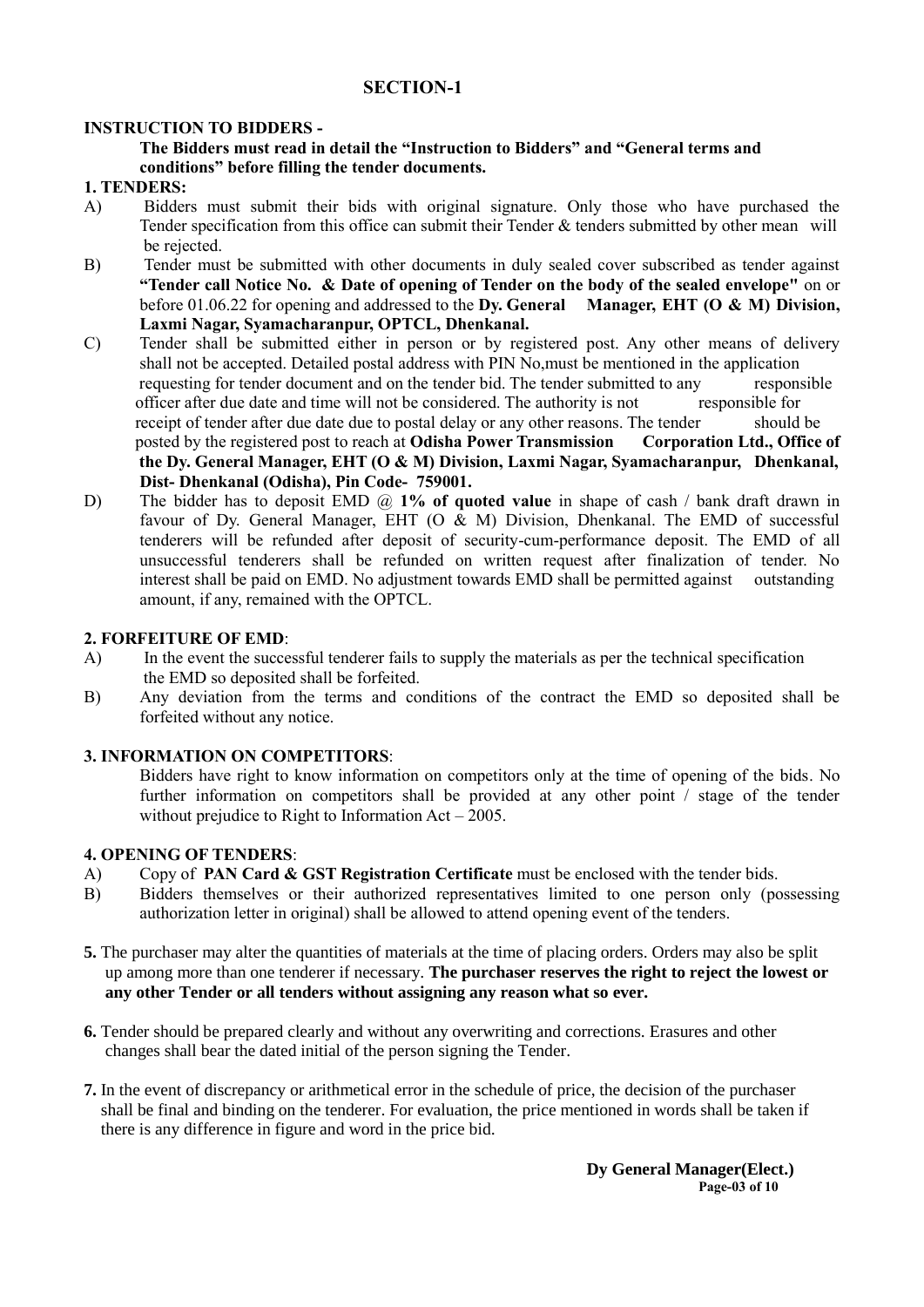## **Section -II**

## **GENERAL TERMS AND CONDITIONS** -

## **1. PRICE: -**

- (a) The price quoted should be firm, F.O.R. destination inclusive of freight, Insurance, Packing, Forwarding charges inclusive discount if any.
- (b) Taxes, if any shall be mentioned extra. The tender may quote rate in respect of different make Materials as per scheduled.

## **2. VALIDITY: -**

The offer should be valid for at least a period of 180 (one hundred eighty) days from the date of opening of the tender .

## **3. TERMS OF PAYMENT: -**

100 % Payment along with full taxes & duties(as applicable)will be paid by the paying officer after receipt of materials in full and in good condition & due verification thereof by the consignee & approval of Guarantee Certificate from the undersigned and on receipt of funds from Head office in this regards. The bill in triplicate should be submitted to the paying officer along with completion report duly verified by the concerned Consignee.

## **4. DELIVERY:-**

The materials in full quantity shall be delivered within 60 days of receipt of purchase order, failing which purchase order shall be liable for cancellation with forfeiture of Earnest money/ Security Deposit. However early delivery shall be preferred.

## **5. PENALTY FOR DELAY IN DELIVERY:**

 If the supplier shall fail to deliver the materials within the delivery period as stipulated under clause No.4 (Section-II) of this Tender document or any extension granted there to, the purchaser shall recover from the supplier penalty for a sum of half percent (i.e. 0.5 percent) of the contract price for each calendar week or part thereof of delay. However the total amount of penalty shall not exceed 5% (five percent) of the contract/ undelivered items price. Materials will be deemed to have been delivered only when all the component parts are also delivered. If certain components are not delivered in time, the supply will be treated as delayed until such time the missing/ undelivered parts are delivered.

## **6. FORCE MAJEURE:**

The Contractor shall not be liable for any penalty for delay or for failure to perform the for reasons of force majeure such as acts of god, acts of the public enemy, acts of Govt., Fires, floods, epidemics, Quarantine restrictions, strikes, Freight Embargo and provided that the Contractor shall within Ten (10) days from the beginning of delay on such account notify the purchaser in writing of the cause of delay. The purchaser shall verify the facts and grant such extension, if facts justify.

## **7**. **REJECTION OF MATERIALS:**

In the event of any of the materials supplied by the supplier is found defective in materials or Workmanship or otherwise not in conformity with the requirements of the contract specification. The purchaser shall either reject the materials or request the supplier in writing to replace the same. The supplier on receipt of such notice shall replace the defective materials free of cost to the purchaser. If the supplier fails to do so, the purchaser may terminate the contract for balance materials with enforcement of penalty as per contract & forfeiture of Security deposit.

## **8. EXTENSION OF TIME**:

 If the delivery of materials are delayed due to reason beyond the control of supplier, the supplier shall without delay give justification. The purchaser on receipt of such notice may agree to extend the contract delivery date if reasonable but without prejudice to other terms and conditions of this contract.

## **9. MANNER OF EXECUTION:**

 All materials to be supplied under the contract shall confirm to the latest publication of relevant ISS.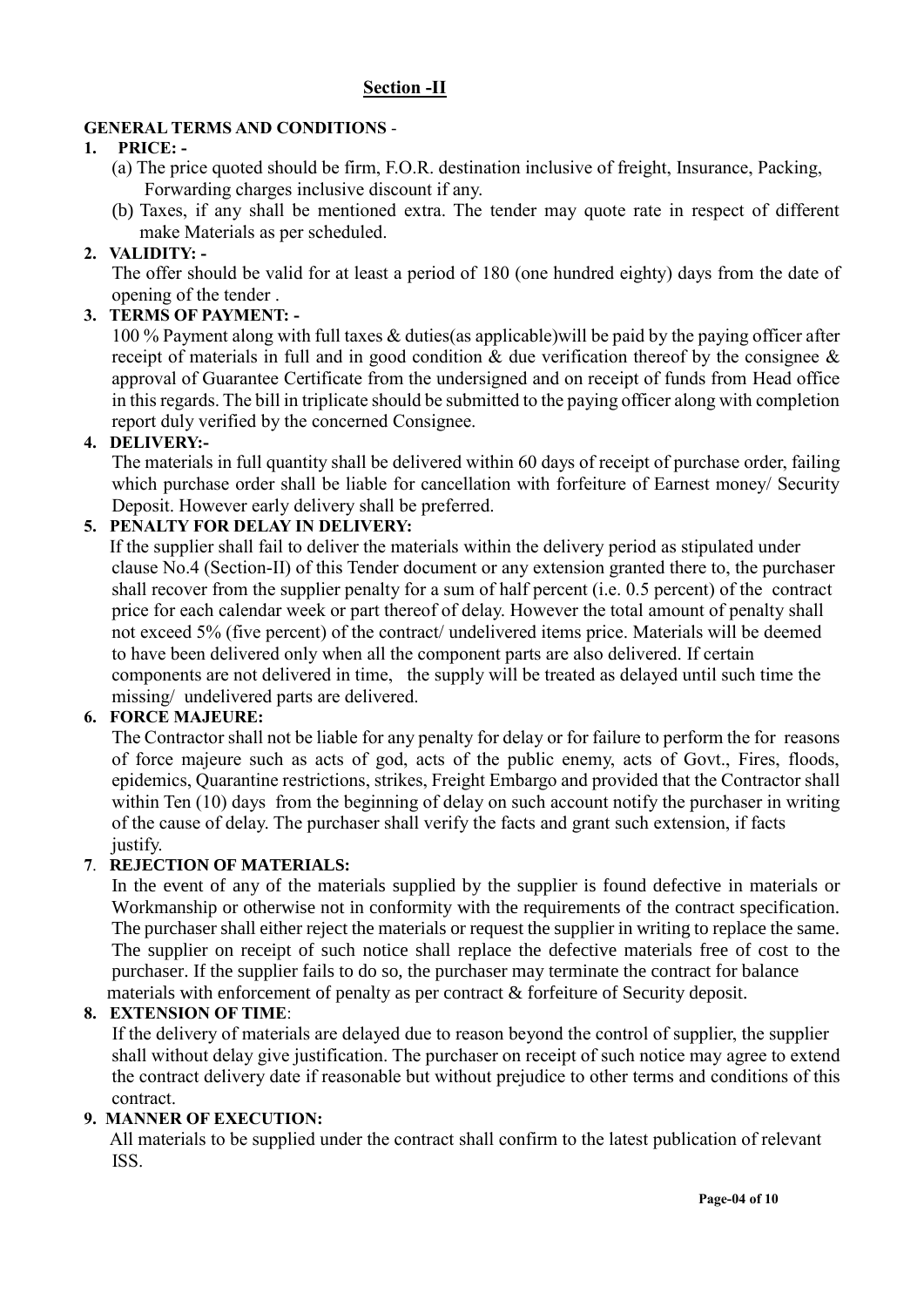## **10. EARNEST MONEY:-**

Earnest Money @1% of the offered value of total quantity shall be accompanied in shape of **Bank draft/ Cash** in favour of '**Dy General Manager, EHT (O&M) Division**, **Laxmi Nagar, Syamacharanpur** Dhenkanal'. The Tenders without Earnest Money shall be liable for rejection. No interest shall be paid on EMD. The B.D / original money receipt for the EMD should be enclosed along with original Tender paper.

## **11**. **INSURANCE:**

Insurance of materials is to be done by the supplier at their own cost. The responsibility of delivery of the materials at destination in good condition rests with the supplier. Any claim with the insurance company Railway authority/ Road transport authorities arising due to loss or damage in transits has to be settled by the supplier. The supplier shall undertake free replacement of materials damage or lost which will be reported by the consignee within 30 Days of the receipt of the materials at destination without waiting for the settlement of the claims with the carriers and underwriters.

## **12. DISPATCH INSTRUCTIONS:**

The materials should be securely packed and dispatched by Rail/ road transport at locations as mentioned below to the consignee. The cost of transportation will be born by the supplier.

## **13. FREE REPLACEMENT:**

Free replacement of materials lost/damaged due to transit shall be made immediately on receipt of the intimation from the consignee / paying Officer without awaiting for settlement of the claim of bidders with Railway/ Lorry/ Insurance Company.

## **14**. **GUARANTEE**:-

The materials covered under this contract should be guaranteed for trouble free and satisfactory performance against any defect in design, materials and workmanship for a Period of at least 12 (twelve) months from the date of delivery. So the Firm has to submit Guarantee Certificate in triplicate to the undersigned for approval before of Payment. Any defect noticed during this period should be rectified / replaced by the firm free of cost provided such defects are due to faulty design, bad workmanship or bad materials used. The replaced materials should also have similar guarantee.In the event of any breach on default in all or any condition of purchase order Security Deposit will be forfeited.

## **15. SECURITY DEPOSIT:**

The successful Tenderer has to deposit **10%** of the contract value in shape of Cash / Bank Draft in favour of **Dy. General Manager, EHT(O&M) Division, , Laxmi Nagar, Syamacharanpur Dhenkanal** as Security Deposit within 15 days of issue of purchase order. If not submitted it shall be deducted from the bill. In case of non-execution of order the EMD shall be forfeited. The Security Deposit amount will be refunded after successful completion of the guarantee period. The security deposit shall not carry any interest.

## **16. CONSIGNEE: -**

The Manager, TLS, Dhenkanal is the consignee & verifying officer for the contract.

## **17. PAYING OFFICER: -**

The Dy General Manager, EHT (O&M) Division, Dhenkanal.

## **18.PAST EXPERIENCE OF SUPPLY, PERFORMANCE CERTIFICATE-**

Past experience of execution of purchase order need to be furnished by the bidders.

## **19. DEVIATION IN SPECIFICATION-**

 If any change in the technical parameters equivalent to the above specification may be clearly mentioned separately.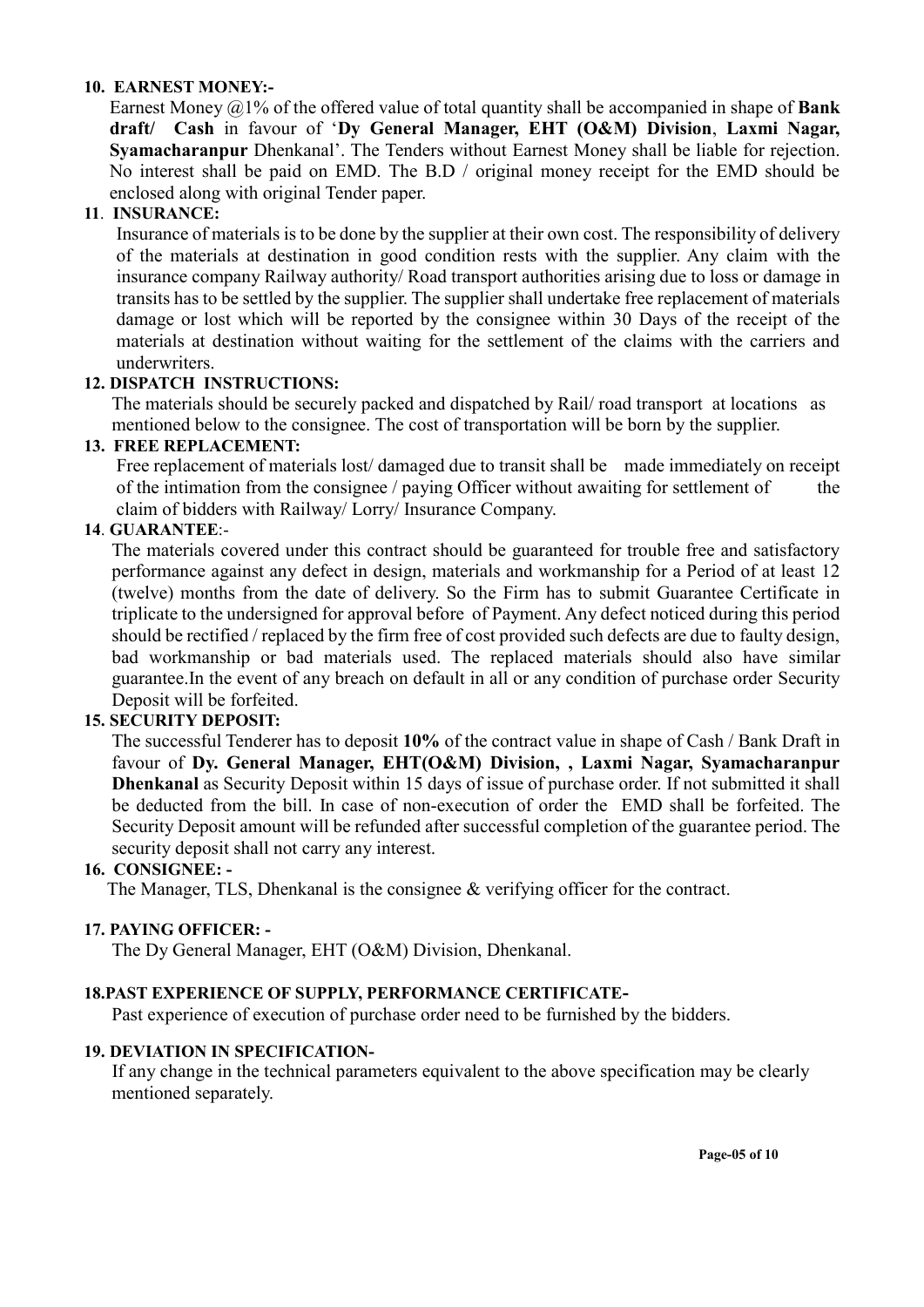## **20. ADDITION & ALTERATION:** -

The authority reserves the right to add or to reduce the quantum of materials without assigning any reasons thereof.

## **21. RIGHT TO REJECT / ACCEPT ANY TENDER:** -

The Authority reserves the right, either to reject or accept any or all the tenders without assigning any reasons thereof.

## **22. JURISDICTION OF THE COURT:** -

Dispute if any, arising against the supply order issued to the supplier shall be filed by either party in any court of law to which the jurisdiction of Odisha High Court extends.

## **23**.**SUBMISSION OF PAN NO. &, GST REGISTRATION NO** :-

Clear attested Xerox copies of valid PAN Card, & GST registration certificate on the date of opening of tender should be submitted along with the tender, failing which, the tender will be rejected.

**Dy General Manager(Elect.)**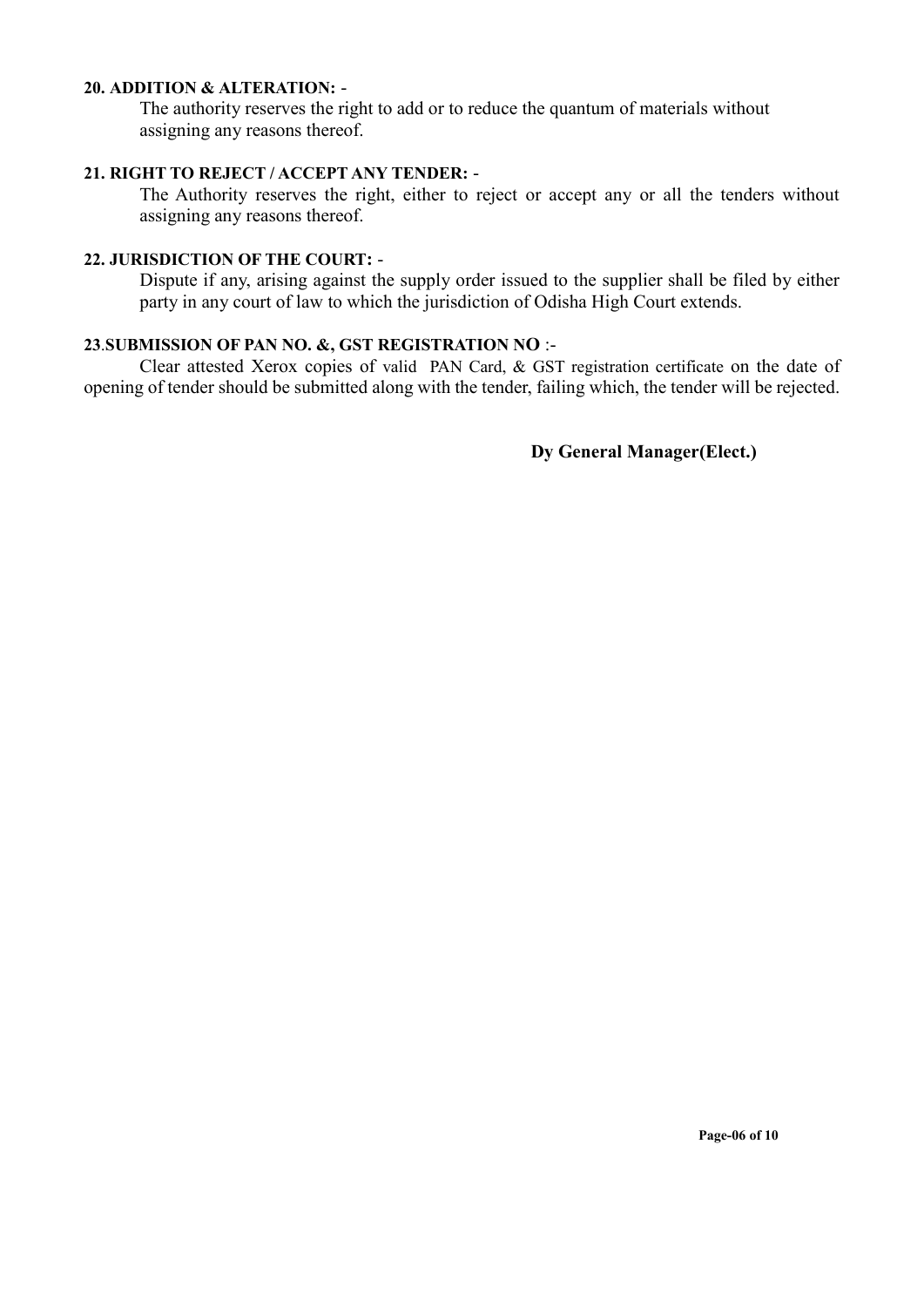## **SECTION-III**

## **TECHNICAL SPECIFICATION**

## For Outdoor Type CT, CVT & PT Console Boxes

- 1. The CT/ CVT/ PT console boxes shall be fabricated with 1.0mm (19 gauge) stainless steel, dust and vermin proof, two Nos of 75×40×6mm MS angle welded at the bottom.
- 2. The dimensions of all 132KV & 33KV console boxes are same.
- 3. Panels must have hinges, gaskets and double locking arrangement.
- 4. Bottom plate should be detachable & made of stainless steel with 08 Nos. 40mm gland holes.
- 5. Materials: Door gasket, Door hinges, Door lock and key, din rail, suitable channel for mounting the din rail, Disconnecting Terminal block( Elmex CAT M4), Cable glands, HRC fuse & base with carrier (16A, 415V AC) and copper flat for earthing should be  $25\times5$  mm.
- 6. Suitable cable glands of heavy duty, double compression type made up of brass shall be provided at the bottom of the box.
- 7. General drawing for dimension (mentioned in drawing) of console boxes and internal layout as stipulated in the technical specification should be followed strictly.

**Dy General Manager(Elect.)**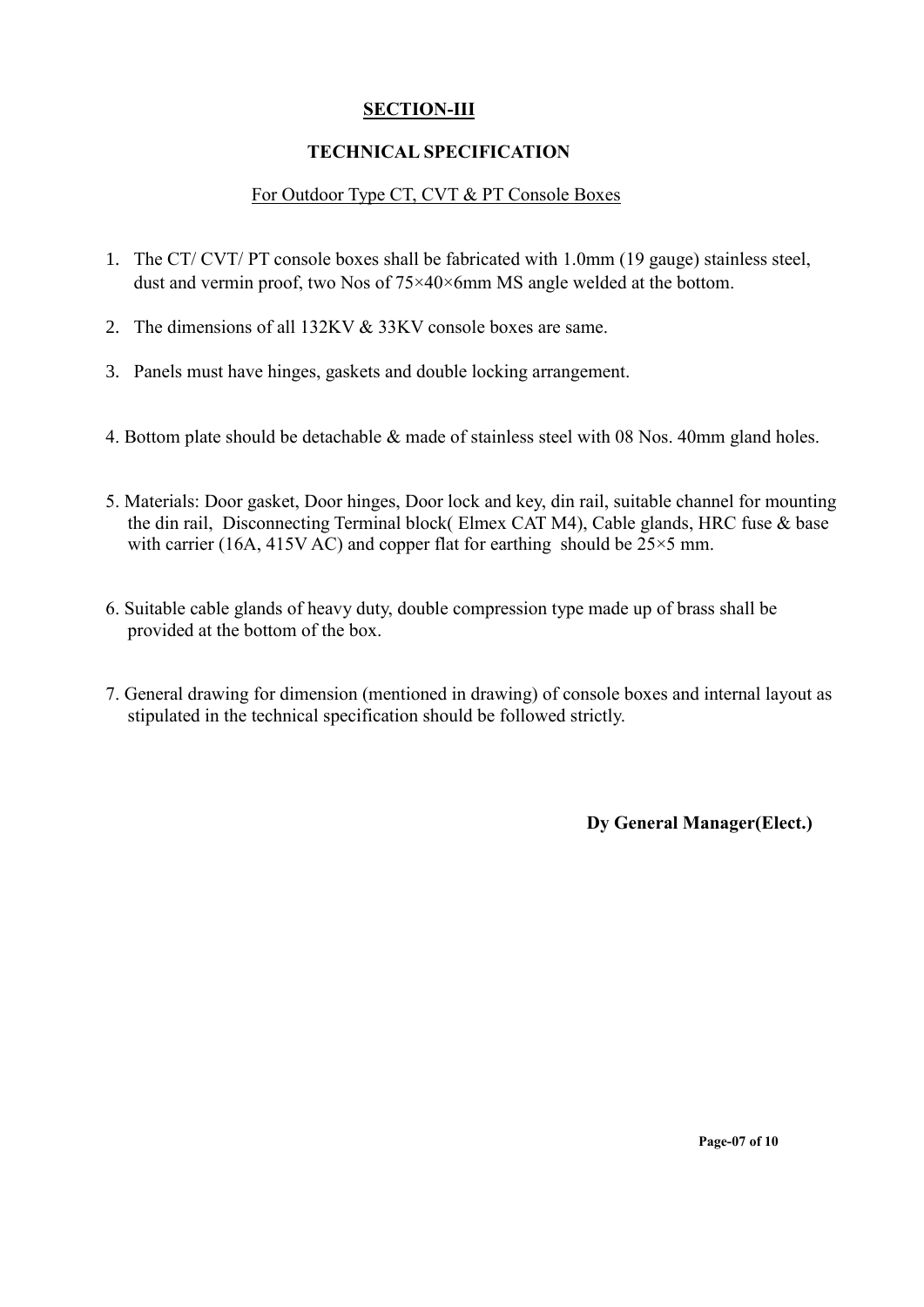

ii) 16A 415V AC Fuse: 09 No iii) 16A 415V AC Neutral Lin Base with Carrier: 03 Nos. 16A 415V AC Fuse: 09 Nos. 16A 415V AC Neutral Link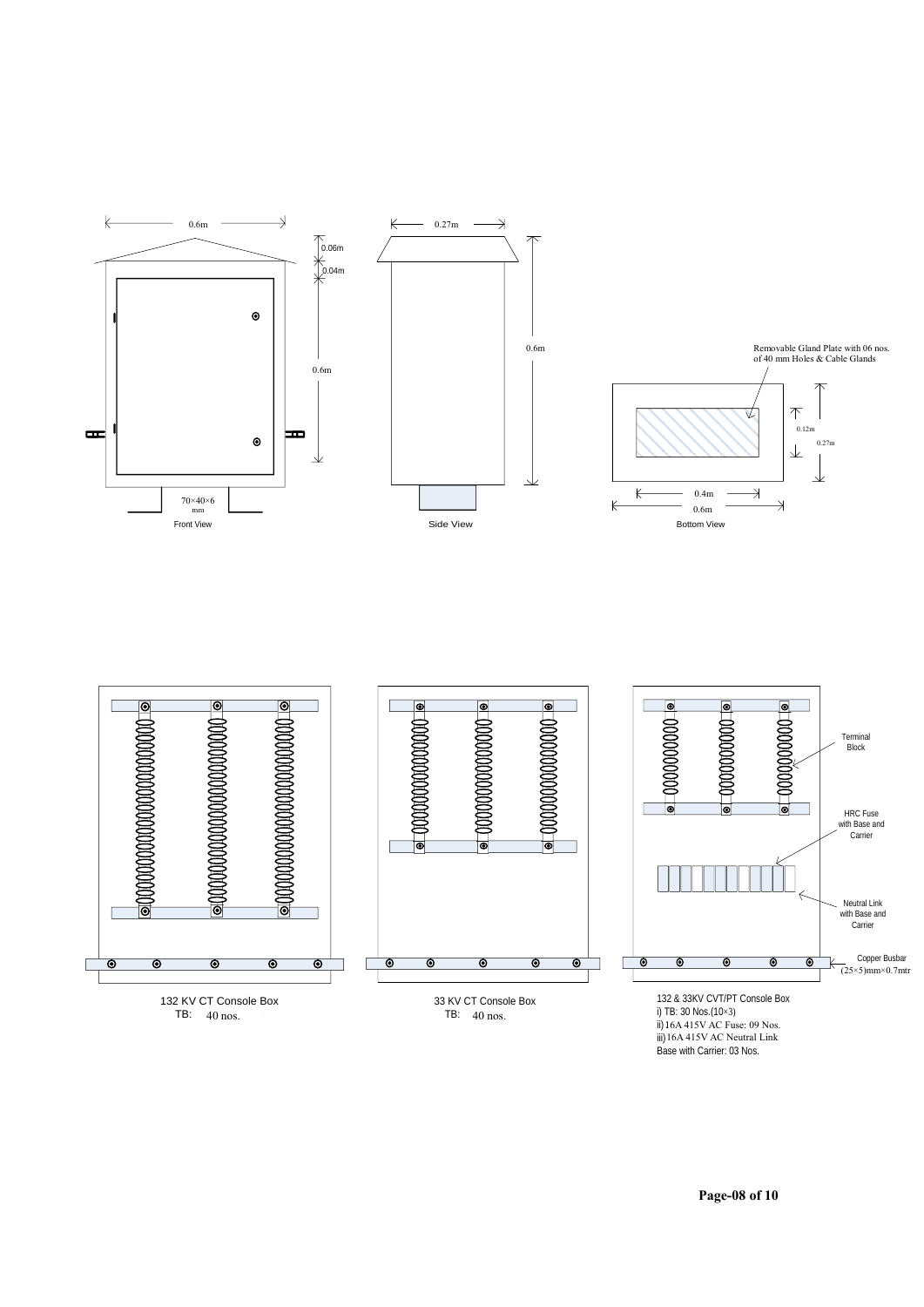## **ANNEXURE-1 PRICE SCHEDULE**

| SI                    | <b>Description of Materials</b>                                                                                                                                                                                                                                                                                                                                                                                                                                                                          | Unit       | Qnty | Rate | <b>Total Amount</b> |
|-----------------------|----------------------------------------------------------------------------------------------------------------------------------------------------------------------------------------------------------------------------------------------------------------------------------------------------------------------------------------------------------------------------------------------------------------------------------------------------------------------------------------------------------|------------|------|------|---------------------|
| N <sub>0</sub><br>(A) | <b>CT Console Box</b>                                                                                                                                                                                                                                                                                                                                                                                                                                                                                    |            |      |      |                     |
|                       |                                                                                                                                                                                                                                                                                                                                                                                                                                                                                                          |            |      |      |                     |
| $\mathbf{1}$          | CT Console Box of size 600x600x270 mm made of<br>19 gauge or 01 mm polished stainless steel<br>sheet(make TATA/JSW/ESSAR or Equivalent<br>reputed brand) with GI earth flat having size 25 x 5<br>mm, gland bottom plates with 40mm of 06 nos of<br>gland holes and double lock, slant height and 75x40<br>mm leg channel mounting legs and with door<br>connected with earth wire.                                                                                                                      | <b>Nos</b> | 20   |      |                     |
| $\overline{2}$        | 2.5 sq mm disconnected type terminals<br>blocks(Make-Schnider/Jainson or any equivalent<br>reputed brand)                                                                                                                                                                                                                                                                                                                                                                                                | <b>Nos</b> | 800  |      |                     |
|                       |                                                                                                                                                                                                                                                                                                                                                                                                                                                                                                          |            |      |      |                     |
| (B)                   | <b>PT Console Box</b>                                                                                                                                                                                                                                                                                                                                                                                                                                                                                    |            |      |      |                     |
| $\mathbf{1}$          | PT Console Box of size 600x600x270 mm made of<br>19 gauge or 01 mm polished stainless steel<br>sheet(make TATA/JSW/ESSAR or Equivalent<br>reputed brand) with GI earth flat having size 25 x 5<br>mm, gland bottom plates with 40mm of 06 nos of<br>gland holes and double lock, slant height and 75x40<br>mm leg channel mounting legs and with door<br>connected with earth wire with 09 nos of 16A,<br>415VAC HRC Fuse base with carrier and 03 nos of<br>16A, 415V AC neutral link base with carrier | <b>Nos</b> | 6    |      |                     |
| $\overline{2}$        | 2.5 sq mm disconnected type terminals                                                                                                                                                                                                                                                                                                                                                                                                                                                                    | <b>Nos</b> | 200  |      |                     |
|                       | <b>TOTAL AMOUNT</b>                                                                                                                                                                                                                                                                                                                                                                                                                                                                                      |            |      |      |                     |
|                       | <b>GST 18%</b>                                                                                                                                                                                                                                                                                                                                                                                                                                                                                           |            |      |      |                     |
|                       | <b>TOTAL AMOUNT INCLUDING GST</b>                                                                                                                                                                                                                                                                                                                                                                                                                                                                        |            |      |      |                     |

**In Words(..........................................................................................................................................**

**...............................................................................................................................) only.**

**Date- Signature of the Tenderer Place- with seal.**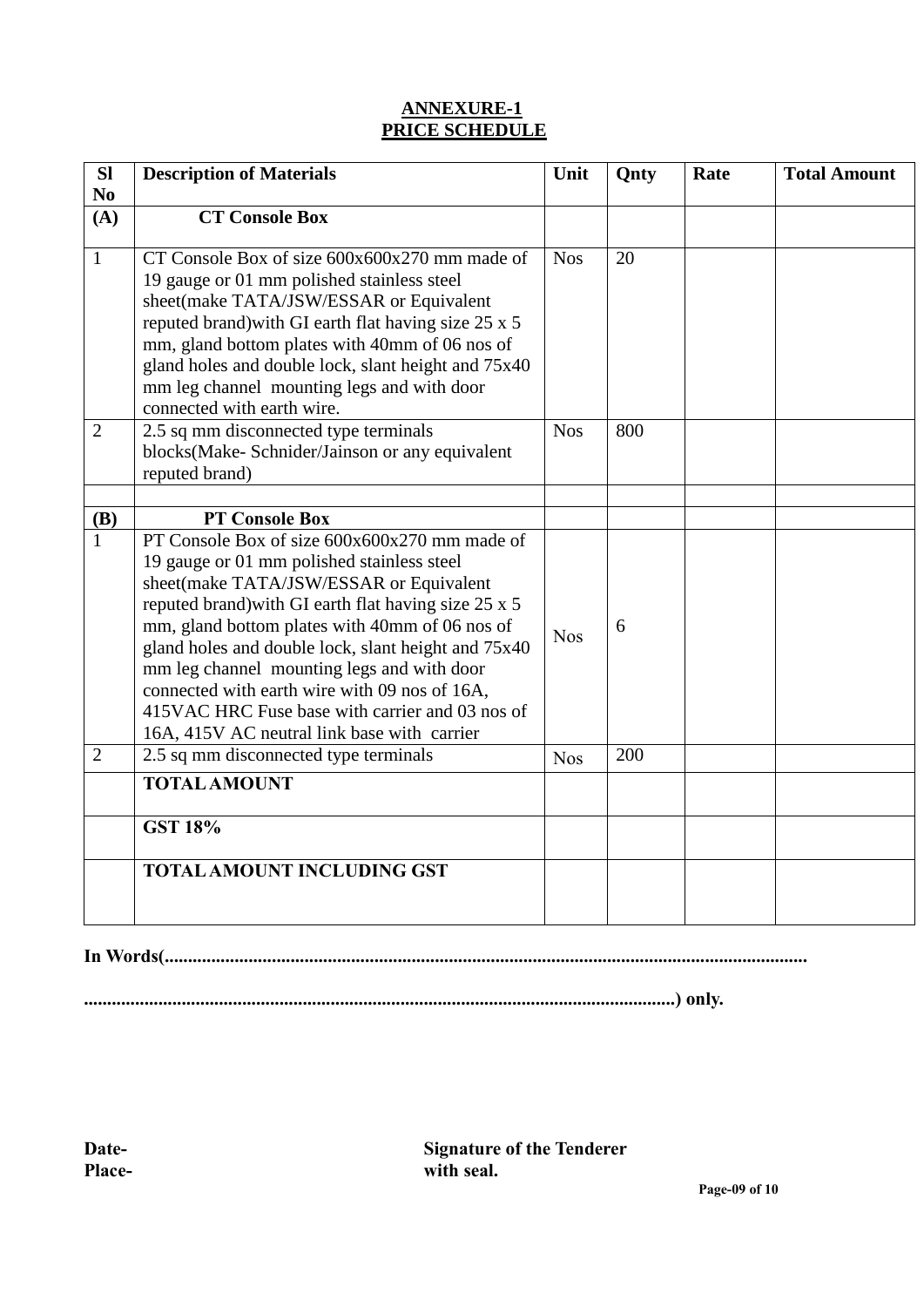## **ANNEXURE-11**

## **DETAILED DATA SHEET TO BE FURNISHED BY THE TENDERERS**

| $\mathbf{1}$   | Name of the Agency/Contractor with detailed postal<br>address.                                                                                |                           |
|----------------|-----------------------------------------------------------------------------------------------------------------------------------------------|---------------------------|
| $\overline{2}$ | Earnest money deposited vide Bank Draft No./ money<br>$\frac{\text{receipt No}}{\text{in Rs.}}$ $\frac{\text{date}}{\text{Alypes}}$<br>amount |                           |
|                | )only                                                                                                                                         |                           |
| 3              | Tender Paper purchased vide Cash receipt no / Bank<br>Amount in Rs<br>ly                                                                      |                           |
| $\overline{4}$ | Attested copy of valid GST registration certificate                                                                                           | Furnished / Not furnished |
| 5              | Attested copy of PAN card                                                                                                                     | Furnished / Not furnished |
| 6              | Agreed to furnish Contract security deposit                                                                                                   | Yes /No                   |
| 7              | Agreed to accept payment terms as per the tender<br>specification                                                                             | Yes /No                   |
| 8              | Agreed to adhere to supply of materials as per the tender<br>specification                                                                    | Yes /No                   |
| 9              | Agreed to accept penalty clause as per the tender                                                                                             | Yes /No                   |
| 10             | Guarantee, Whether agreeable to OPTCL Terms                                                                                                   | Yes /No                   |
| 11             | Attach past experience certificate for similar job in<br>OPTCL/DISCOM/OHPC/OPGC or any other agencies                                         | Yes /No                   |

**Date** Signature of the Tenderer **with seal.**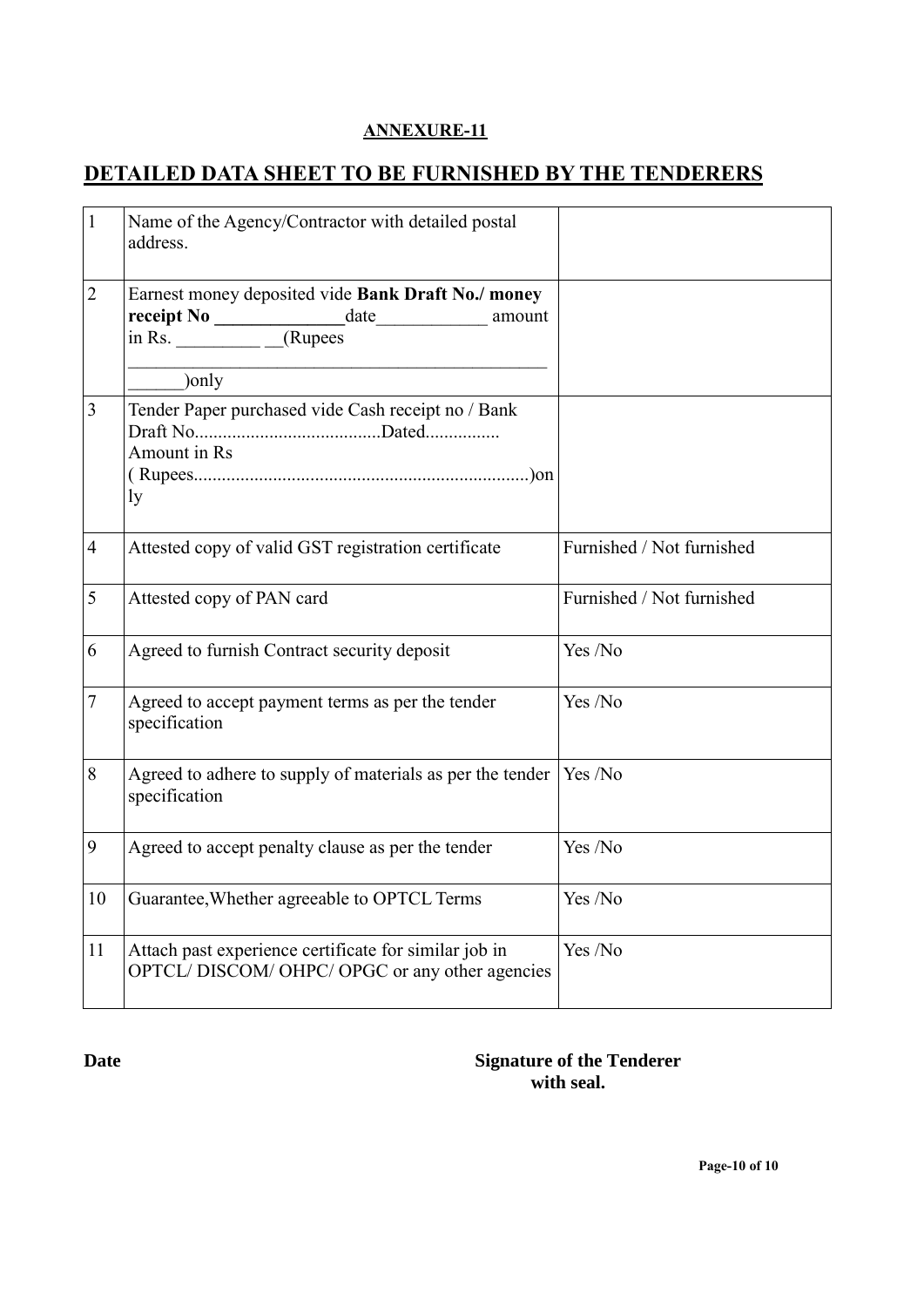# **DETAILED DATA SHEET TO BE FURNISHED BY THE TENDERERS**

| $\mathbf{1}$   | Name of the Agency/Contractor with detailed postal address<br>with contact no. |                           |
|----------------|--------------------------------------------------------------------------------|---------------------------|
| $\overline{2}$ | Earnest money deposited vide Bank Draft No./ money receipt<br>(Rupees<br>only  |                           |
| $\overline{3}$ | Tender Paper purchased vide Cash receipt no / Bank Draft<br>Amount in Rs       |                           |
| $\overline{4}$ | Attested copy of valid GST registration certificate                            | Furnished / Not furnished |
| 5              | Attested copy of PAN card                                                      | Furnished / Not furnished |
| 6              | Attested copy of Electrical Contract License (HT/EHT)                          | Furnished / Not furnished |
| 7              | Labour License.                                                                | Furnished / Not furnished |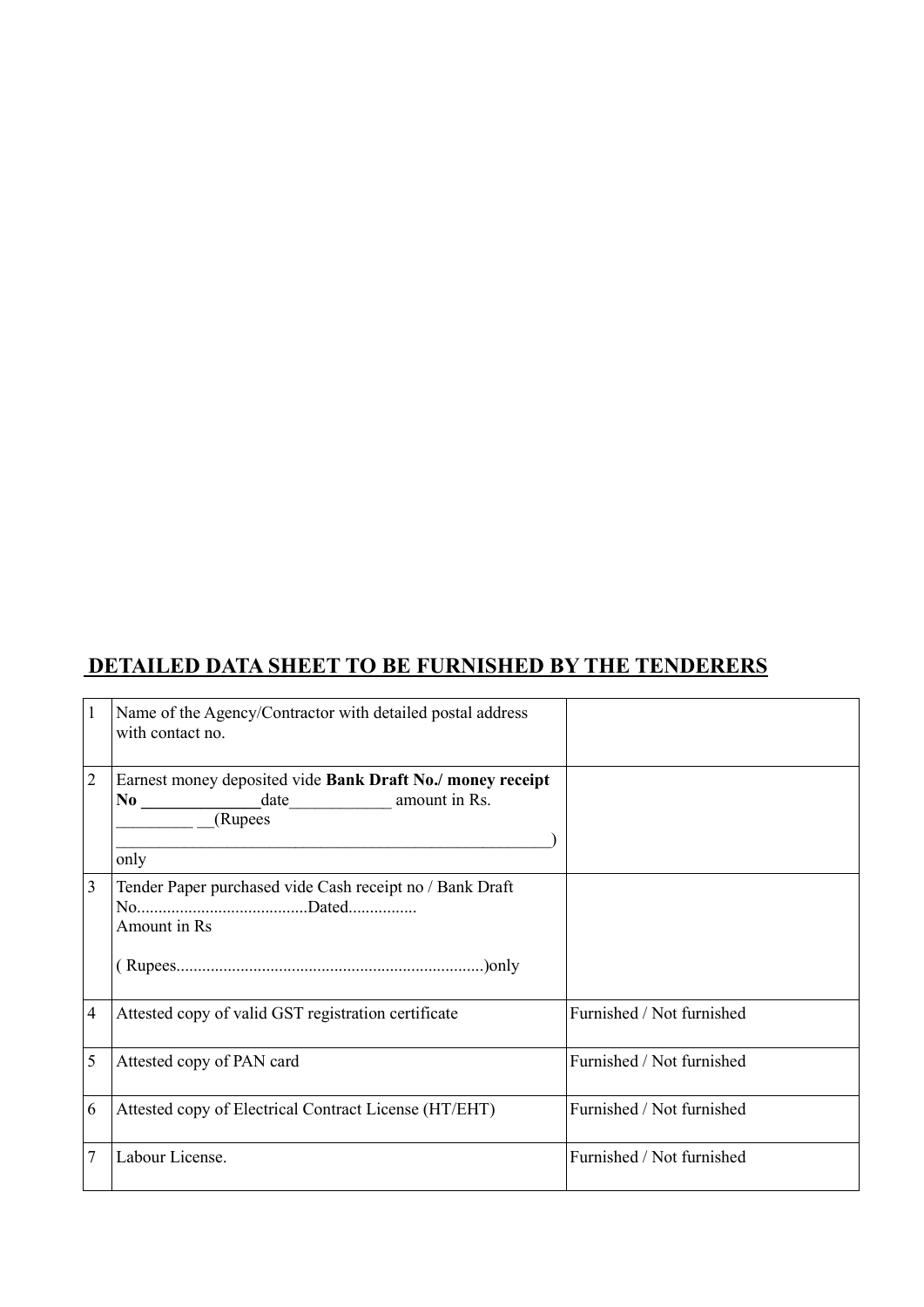| 8      | Agreed to furnish Contract security deposit                                                            | Yes /No |
|--------|--------------------------------------------------------------------------------------------------------|---------|
| 9      | Agreed to accept payment terms as per the tender specification                                         | Yes/No  |
| 10     | Agreed to adhere Completion period as per the tender<br>specification                                  | Yes /No |
| 11     | Agreed to accept penalty clause as per the tender                                                      | Yes /No |
| $12-1$ | Agreed to all terms & conditions of the tender specifications.                                         | Yes/No  |
| 13     | Attach past experience certificate for similar job in OPTCL/<br>DISCOM/OHPC/OPGC or any other agencies | Yes/No  |

## **Date** Signature of the Tenderer **with seal.**

**Page-11 of 11**